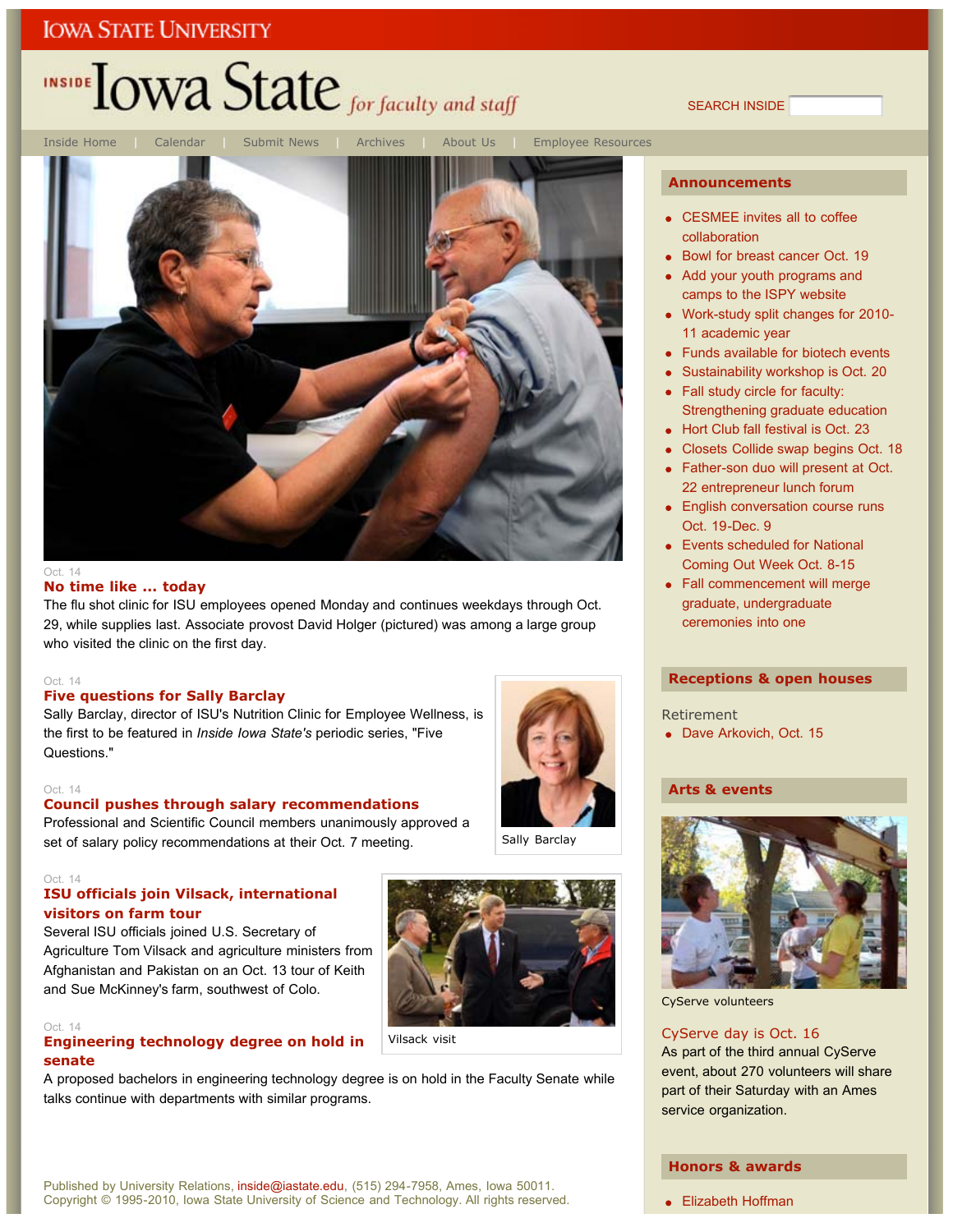Marcia Rosenbusch

### **Around campus**

- Grant will improve access to quality seed varieties in Africa
- ISU is a site for Moms Night Out for STEM

#### **Inside tools**

Print this edition (PDF) RSS | Twitter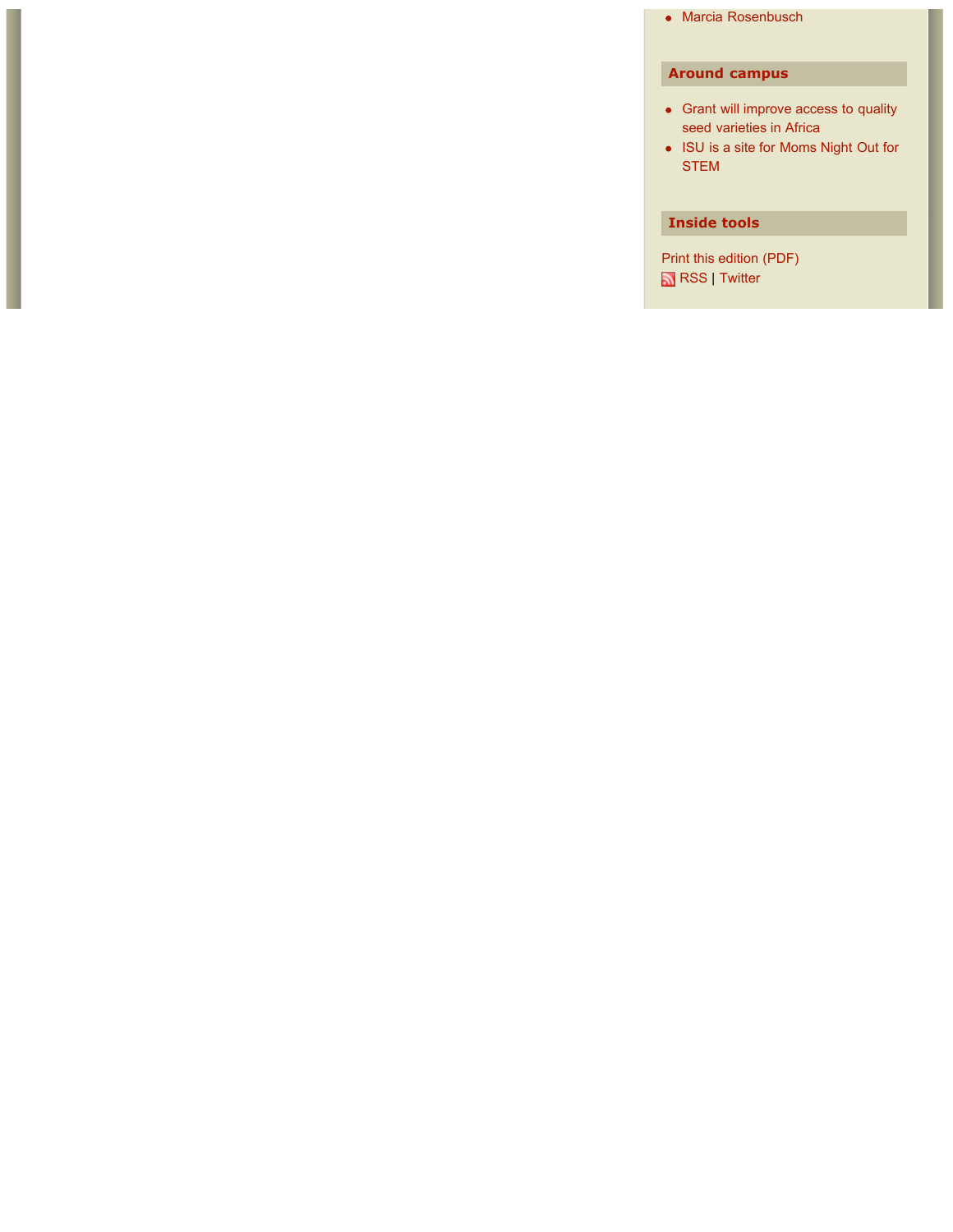## INSIDE **IOWA State** for faculty and staff

SEARCH INSIDE

Oct. 14, 2010



## **Five questions for Sally Barclay**

by Paula Van Brocklin

*Editors' Note: This is the first of a periodic series in* Inside Iowa State *that will feature ISU faculty and staff, in their own words. Is there somebody you'd like to see featured? Do you have a question for someone? Let us know at inside@iastate.edu.*

### **Why did you choose to be a dietitian?**

Because it was such a practical thing that would apply to everybody, and something that would be useful for myself and in raising a family. And then when I was in grad school my father went on dialysis. I saw how frustrated my mother was with his diet because the doctors were saying he's losing weight, he needs to eat more calories. But he couldn't have protein, he couldn't have sodium or potassium. And she's wondering, what do I feed him? I saw the relationship she had with the dietitian, and how empowering and important that relationship became to [my father's] health. I saw how [my mom] was struggling, and this person really came to her aid. I was very inspired by that. So I had personal reasons [for becoming a dietitian], but it also seemed like a science field working with people, which is really what I had been looking for all along.

### **The Basics**

- **Name:** Sally Barclay
- **Position:** Director of the Nutrition Clinic for Employee Wellness; registered and licensed dietitian
- **Years at ISU:** Eight
- **Education:** bachelor's degree in distributive studies (concentration in zoology, psychology and child development), ISU; master's degree in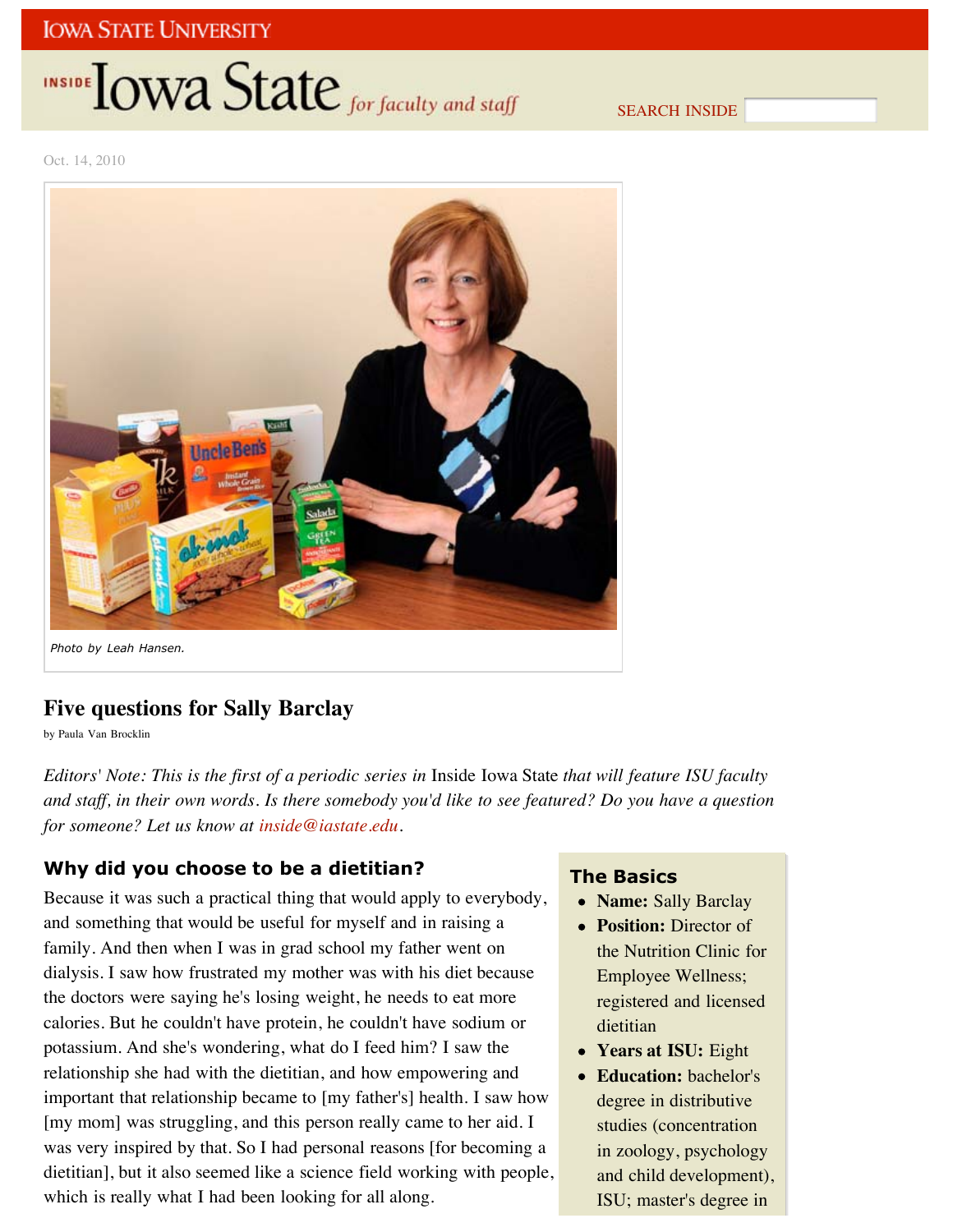## **If you could eat only one food for an entire week, what would it be?**

I don't know that there's one food that would cover all your bases, but in terms of something I wouldn't get tired of and that would have some nutritional benefit, it would be peanut butter. I know that the

nutrition, Purdue University; dietetic internship, University of Kentucky, Lexington

protein and healthy fat would stay with me so I'd be satisfied, and I really enjoy it. I enjoy the flavor and the texture. It's also got a little saltiness going on. But it's got to be crunchy.

### **What's the big deal about employee wellness?**

We've got research now showing that employee wellness programs do help the bottom line. They help to lower health care costs, but it goes even beyond that. It lowers absenteeism, and improves something called "presenteeism." That's when employees show up at work but aren't fully engaged because they have a lot of stress in their lives -- like a family problem -- so the productivity goes down. I think if we can address stress issues and get employees into a well situation -- as far as their environment, their eating and exercise -- that helps, too. I also think [an employee wellness program] tells employees "We care about you. We want you to have a good quality of life." And because our employees are here for a good chunk of time, eight hours a day or so, it's a good time to get them into healthy habits. They're a captive audience, so we should make the most of that.

## **What one thing could employees do to be healthier?**

Eat breakfast. Your body goes all night without food and it needs proper fuel to function well the next morning. Eating a breakfast with lean protein will give you a good start to the day. Many skip or eat a meager breakfast and then play "catch up" with their eating all day. Studies show that breakfast eaters have better success at achieving and maintaining a healthy body weight.

## **What can employees do to perk up in the afternoon, instead of walking to the vending machine?**

Definitely take a little walk on campus. A walk would get the blood circulating and bring back your energy. If you have either skipped lunch or had a very small lunch, you really are in need of some fuel at that point. But we all go for the candy or the chips to bring our blood sugar back up, and that's followed with a crash. Choose to have a healthful snack that includes some protein and some carbohydrates -- which would be the little pick-me-up. The protein would smooth things out and help them stay satisfied until they get home to prepare dinner. Try an apple with some nuts, or crackers and low-fat cheese; a combination is good. Bringing protein in there with some healthy carbs is really going to make a difference. But do the walk first. Maybe even just drink some water. I think a lot of times we get dehydrated and we think we're hungry.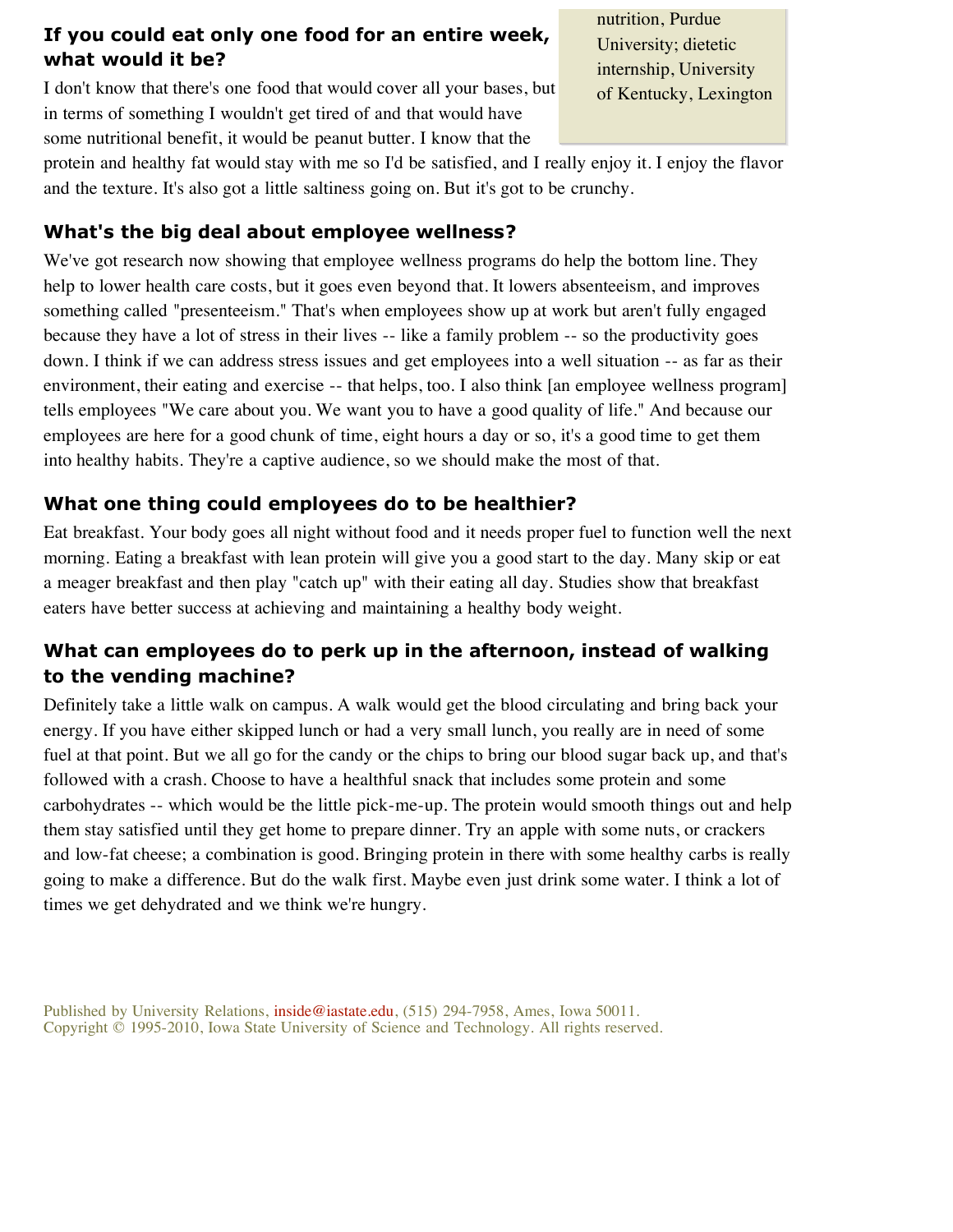## INSIDE **IOWA State** for faculty and staff

Oct. 14, 2010

## **Council pushes through salary recommendations**

by Erin Rosacker

Professional and Scientific Council members unanimously approved a set of salary policy recommendations introduced at their Oct. 7 meeting.

Citing an Oct. 22 deadline to submit FY12 salary recommendations to university administrators, compensation and benefits committee chair Virgil Schmitt urged council members to suspend the rules and approve the motion at Thursday's meeting.

"Basically, what we're looking at is a two-step process," Schmitt said. "Nobody knows what the [budget] numbers are going to be. The attempt is to develop a framework that the numbers can be plugged into later, once those numbers are known."

The three salary policy recommendations include:

- Making supervisors more accountable for conducting performance appraisals
- Awarding a predetermined minimum salary increment to employees with at least satisfactory performance appraisals
- Awarding increases above the minimum based on exceptional performance, market and equity factors

"This is a very workable policy, given all of the uncertainties we're dealing with," said executive vice president and provost Elizabeth Hoffman. "We're working hard to get information on who has and has not had a performance evaluation. We're working on a better system to try to track it."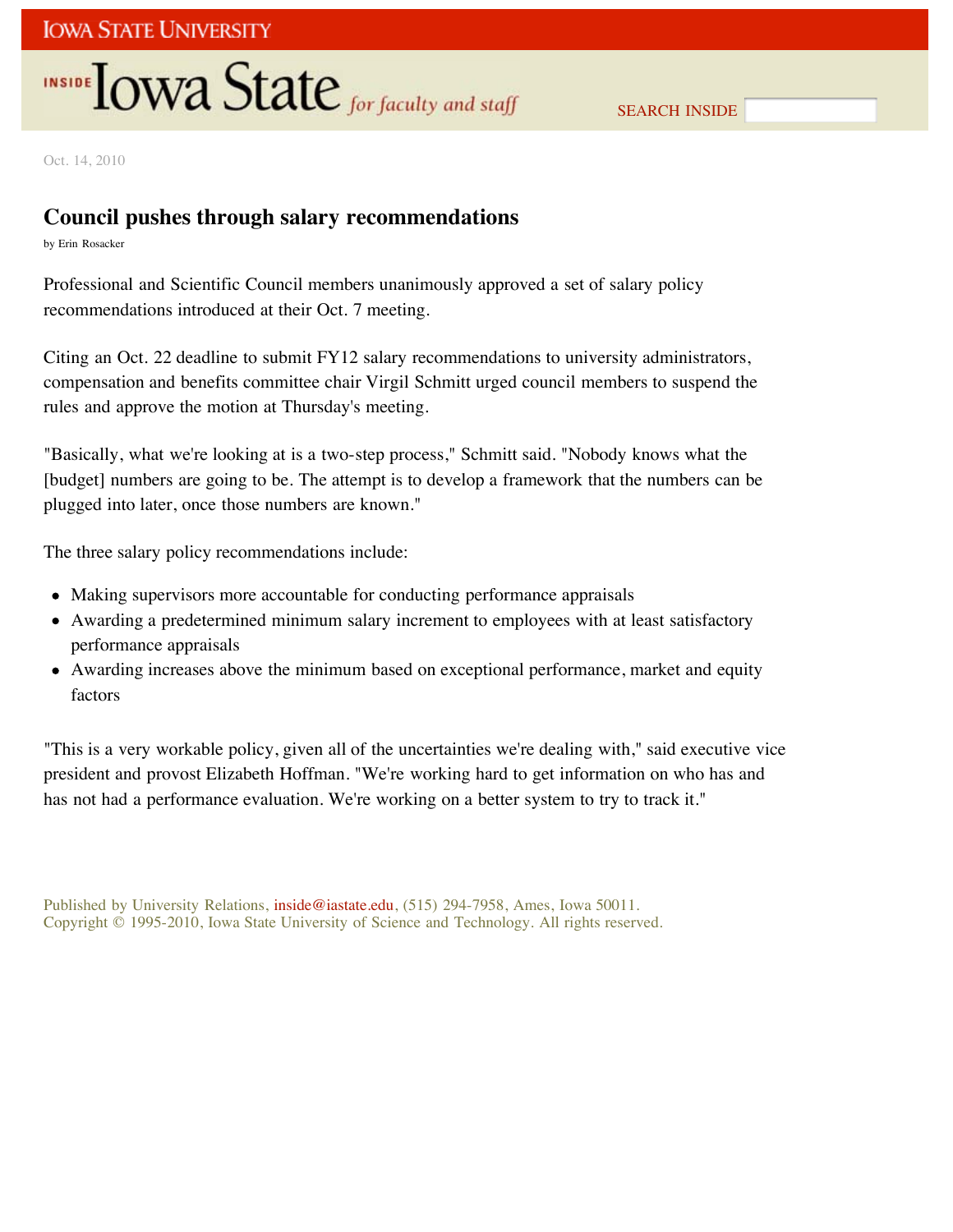# INSIDE LOWA State for faculty and staff

SEARCH INSIDE

Oct. 14, 2010



## **ISU officials join Vilsack, international visitors on farm visit**

President Gregory Geoffroy joined U.S. Secretary of Agriculture Tom Vilsack (center) and two international agriculture ministers on an Oct. 13 tour of Keith (right) and Sue McKinney's farm, southwest of Colo. Vilsack brought Pakistani Agriculture Minister Nazar Muhammad Gondal and Afghan Agriculture Minister Mohammad Asif Rahimi to the Iowa farm to discuss production agriculture and U.S. farmers' connections with land-grant universities.

Other ISU officials participating in the visit were Wendy Wintersteen, dean of Agriculture and Life Sciences; Gerald Miller, interim vice president for Extension and Outreach; Maynard Hogberg, chair of the animal science department; and Kendall Lamkey, Pioneer Distinguished Chair in Maize Breeding and director of the Raymond F. Baker Center for Plant Breeding. *Photo by Bob Elbert.*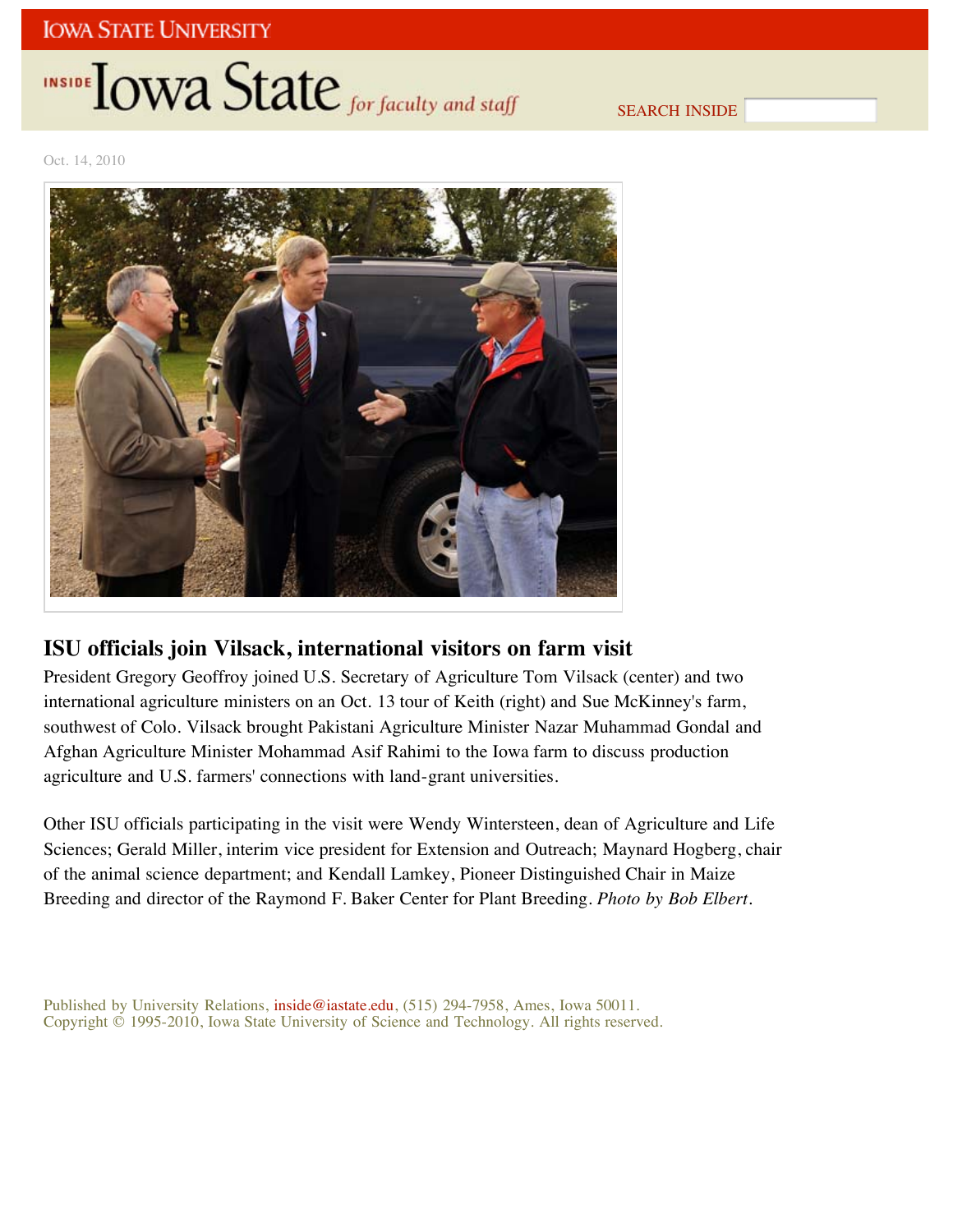## INSIDE **IOWA State** for faculty and staff

SEARCH INSIDE

Oct. 14, 2010



## **Just a little pinch**

Associate provost Dave Holger rolls up his sleeve Oct. 11 as Karen Burk, occupational medicine (retired), administers his flu shot. Flu shots are available at no cost to employees (while supplies last) weekdays from 10 a.m. to 4 p.m. through Oct. 29 in 205 Technical Administrative Service Facility (TASF). No appointment is necessary, but be sure to bring your ISU ID card or your university ID number. And you may want to walk; parking spaces are limited in front of TASF. *Photo by Leah Hansen.*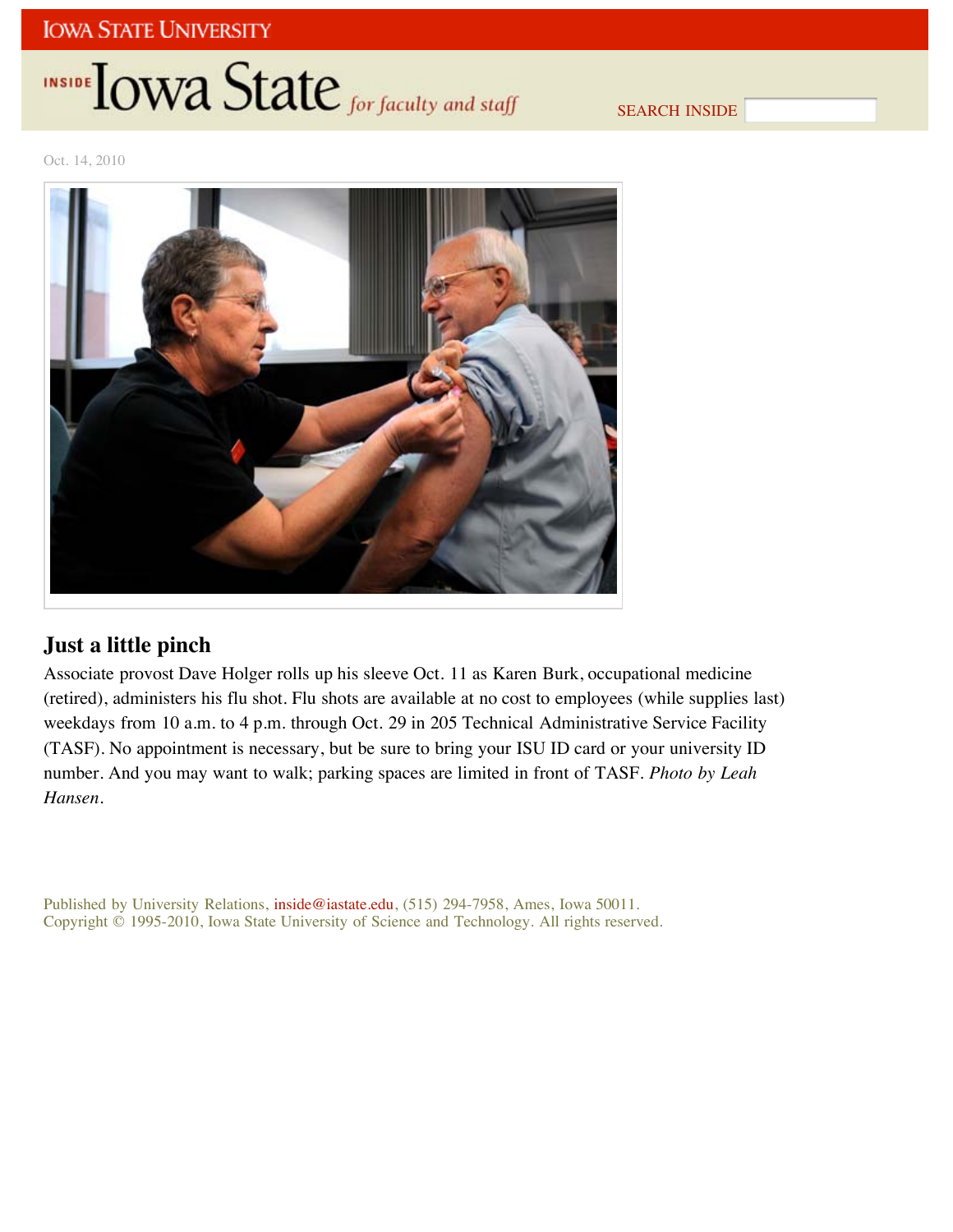## **INSIDE TOWA State** for faculty and staff

SEARCH INSIDE

Oct. 14, 2010

### **Engineering technology degree on hold in senate**

by Erin Rosacker

Faculty Senate president Micheal Owen told senators at their Oct. 12 meeting that a proposed bachelor of engineering technology degree in information and computer engineering technology requires more discussion before it returns to the group. The degree drew criticism based on its similarity to existing programs when it was introduced to senators in May, and was pulled from last month's agenda.

Owen said that faculty in the management information systems department are drafting a document to outline their concerns with the program, and talks with computer science faculty and a newly established university computer coordination committee also are planned. The computer coordination committee includes faculty representatives in computer-related departments and members from the deans' offices in Business, Engineering and Liberal Arts and Sciences.

"Hopefully, we can come to some kind of resolution about that major in the not-too-distant future," Owen said. "We will have discussion. It will come to the senate floor to be voted upon."

### **Administrative reviews**

Senators will vote next month on modifications to the *Faculty Handbook* (section 5.7) dealing with the review of central administrators. The changes would add two vice president offices (Extension and outreach, and research and economic development) to the review cycle.

The Office of the Vice President for Student Affairs is being reviewed this year. Senators approved the membership list of the committee charged with the review. Doug Jacobson, University Professor in electrical and computer engineering, is chair.

#### **More on FERPA**

Vice president for student affairs Tom Hill fielded several questions about the Family Educational Rights and Privacy Act (FERPA) following his presentation at last month's meeting. In response, senate leaders invited associate vice president for student affairs and university registrar Kathy Jones, and associate counsel Keith Bystrom to talk further (PDF) about the privacy law.

More information about FERPA is available on these ISU web sites:

- What faculty and staff need to know about FERPA (PDF)
- FERPA notification of rights
- Student records, confidential information policy